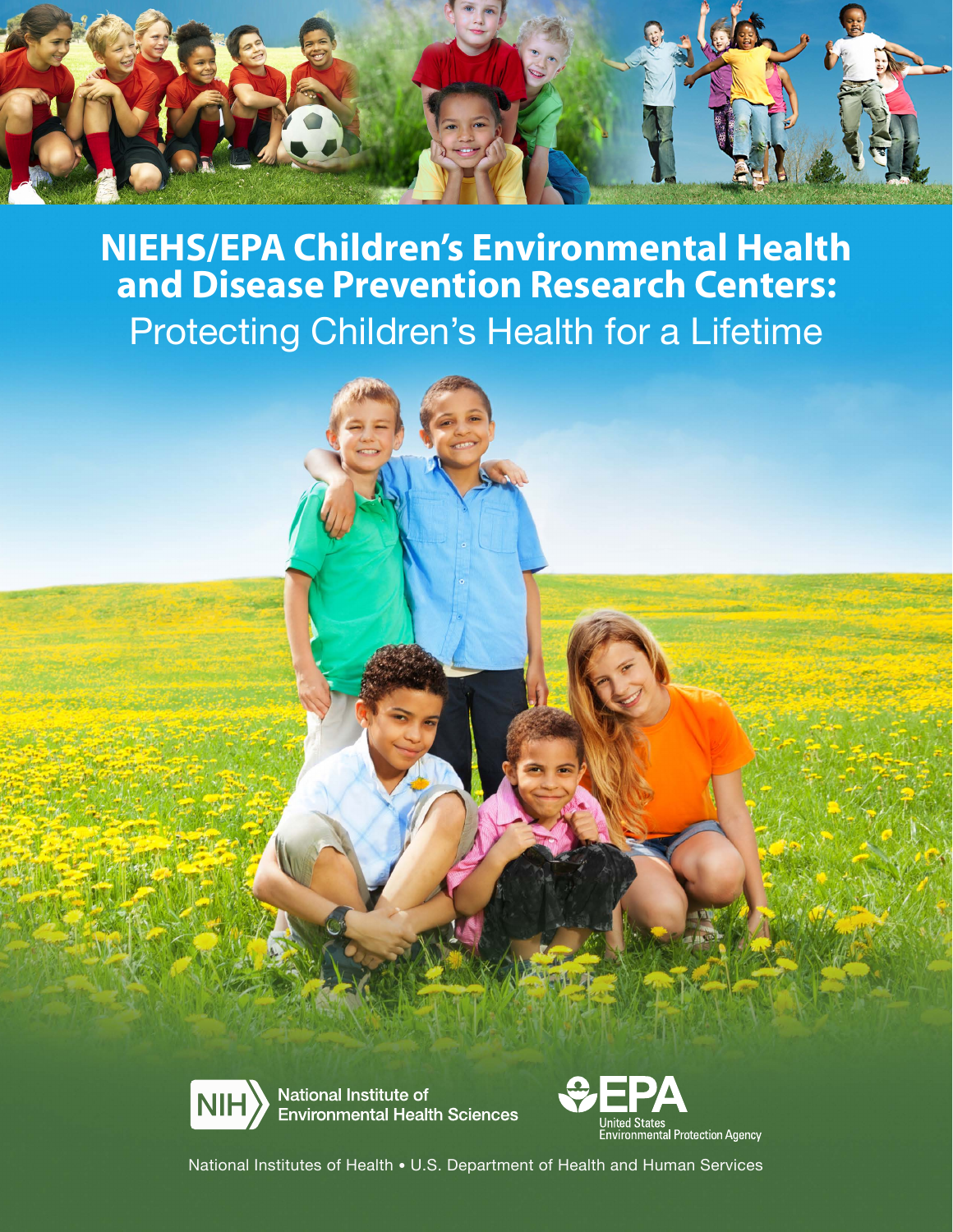

# M I S S I O N :

*Jointly funded by the National Institute of Environmental Health Sciences (NIEHS) and the U.S. Environmental Protection Agency (EPA), the mission of the Children's Centers is to reduce health risks, protect children from environmental threats, and promote their health and well-being in the communities where they live, learn, and play. Beginning with passage in 1997 of Executive Order 13045, Protection of Children From Environmental Health Risks and Safety Risks, our activities and research have increased scientific knowledge of children's environmental health from preconception to young adulthood.*

### Protecting Children's Health

We all want our children to thrive and grow into a healthy and productive adult population. Since 1998, the NIEHS/EPA Children's Environmental Health and Disease Prevention Research Centers (Children's Centers) have studied individual, regional, national, and global environmental exposures and children's health. Contributions from this unique coordinated national network of research centers are leading to long-term economic and social benefits, along with improved health.

# Advancing Research Through Collaboration and Training

The Children's Centers connect basic scientists, social scientists, pediatricians, public health professionals, and community organizations, all working together to improve the health and environments of children. To keep breakthrough discoveries coming and maintain a pipeline of experienced environmental health scientists, the Children's Centers are also dedicated to developing the next generation of researchers.

# What We've Learned: A Good Start Lasts a Lifetime

Pound for pound, children have increased risks from environmental exposures, because their bodily systems — cardiovascular, digestive, immune, nervous, and others — are still developing. Environmental health researchers now recognize that low level exposures, especially during early developmental growth periods, such as *in utero* or neonatal, can have long-lasting effects. This research evolution demonstrates that environmental health effects are complex — not a simple relationship between a particular type and amount of exposure and disease. New science shows that combined chemical exposures affect growth and development in ways not previously recognized.

All Children's Centers produce important insights about children's health and social conditions. Examples provided represent some of the work but don't tell the whole story. More information on the research and findings can be found on the EPA and NIEHS websites.

## Pregnancy and Birth Outcomes

An adverse pregnancy outcome is an event that reduces the chance of having a healthy baby, such as miscarriage, pre term birth, or impaired fetal growth. Nearly a half million babies one out of every nine — are born premature and too small, costing the U.S. health care system more than \$26 billion a year.<sup>1</sup>

- $\blacksquare$  Low birth weight in infants is linked to exposures to low-level arsenic during pregnancy.<sup>2</sup>
- $\blacksquare$  Low thyroid-stimulating hormone levels during pregnancy, in both the mother and baby, are associated with exposure to polybrominated diphenyl ethers (PBDEs), commonly used as flame retardants.<sup>3</sup> Thyroid hormones regulate metabolism, and are critical to normal development of the baby's brain and nervous system.

Epidemiologic literature also suggests associations of prenatal exposures to heavy metals, including mercury, lead, and arsenic, with increased risk for brain damage, neurodevelopmental problems, congenital malformations, and miscarriage.

# **Children's Centers:**

Previous and current institutions that have contributed to improving our understanding of children's environmental health through this include:

Brown University Cincinnati Children's Hospital Medical Center Columbia University Dartmouth College Duke University

Harvard University Johns Hopkins University Icahn School of Medicine at Mount Sinai National Jewish Health University of California, Berkeley University of California, Davis University of California, San Francisco University of Illinois University of Iowa

University of Medicine and Dentistry of New Jersey University of Michigan University of Southern California University of Washington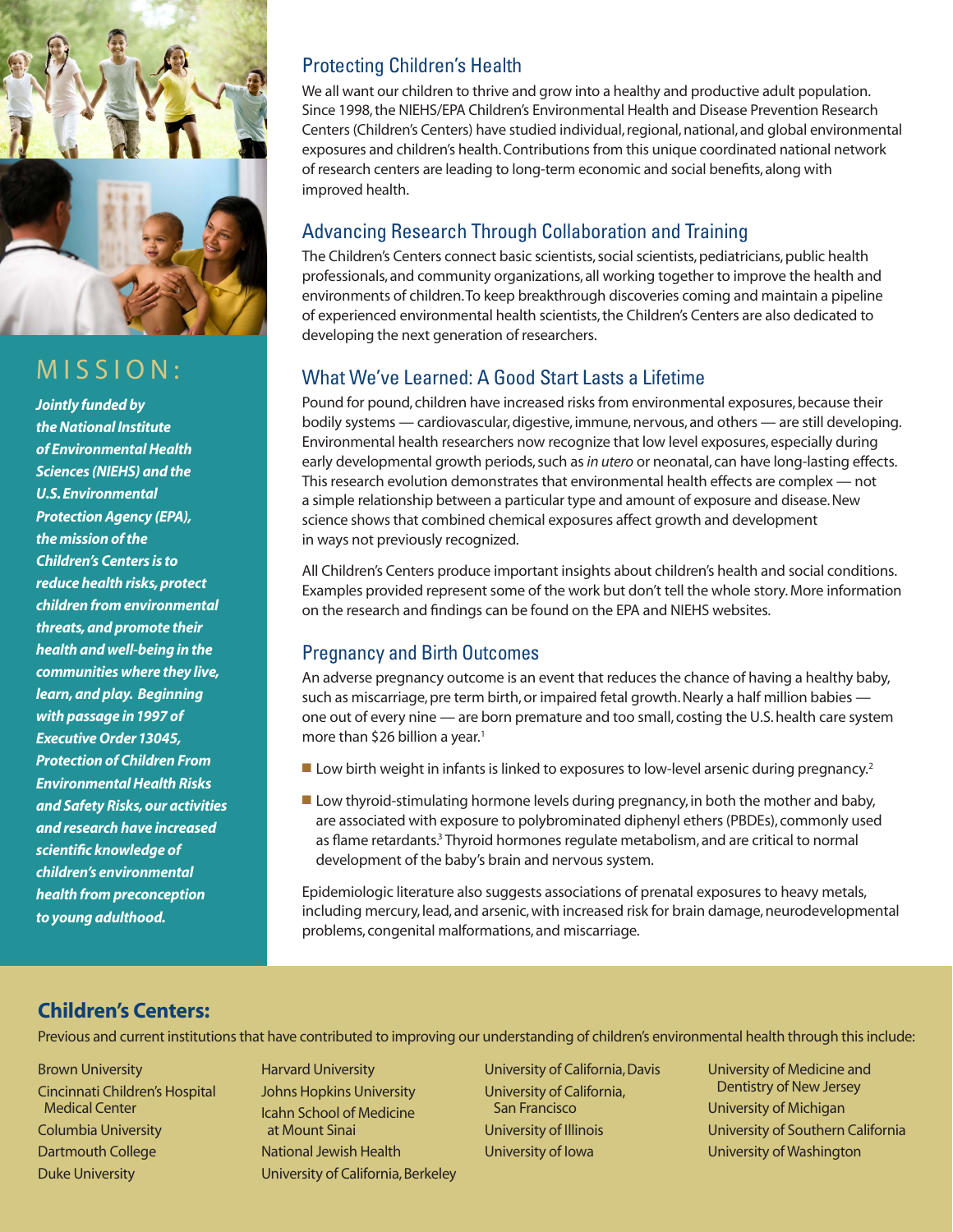### Neurodevelopmental and Neurobehavioral Disorders

Over the last 12 years, the prevalence of all developmental disabilities increased 17 percent, with the prevalence of learning disabilities found to be 7.6 percent from 1997-2008.<sup>4</sup> The Children's Centers are conducting research to assess how a wide range of chemicals, including certain pesticides; air pollutants, such as polycyclic aromatic hydrocarbons (PAHs); and metals, such as lead, mercury, and manganese; lead to learning and behavioral deficits. Researchers have also discovered that prenatal exposures, not just those that occur after birth, lead to neurological deficits in children.

- High prenatal PAH exposure is associated with a lower mental development index score at age 3 (Bayley Scale) and with increased odds of cognitive developmental delay.<sup>5</sup> In children 6-7, high PAH exposure was associated with symptoms of anxiety, depression, and attention problems.<sup>6</sup>
- $\blacksquare$  Women with higher phthalate exposures during pregnancy report more disruptive behaviors in their children.<sup>7</sup> Phthalates are chemical compounds used in many plastics and some personal care products.
- **If** Children exposed prenatally to high levels of chlorpyrifos, a pesticide, show both enlargement and thinning of certain brain areas, and have lower intelligence testing scores.<sup>8</sup>

#### Asthma

One in 11 children has asthma, an inflammatory lung disease. Asthma prevalence more than doubled over the past two decades, especially among urban populations, and cost the U.S. \$56 billion annually, with a yearly cost of more than \$1,000 for a child with the disease.<sup>11</sup> Discovering asthma triggers will help development of prevention strategies. For example, in the past decade, several researchers, have found that living near dense traffic is associated with asthma or long-lasting problems with lung function in children.

- $\blacksquare$  Specifically, diesel soot particulate matter is the component of air pollution most responsible for several respiratory problems among inner-city children.12
- Children living in moldy homes are three times more likely to develop asthma by age  $7.^{13}$
- Early childhood exposure to the chemical bisphenyl A (BPA) is associated with an elevated risk for asthma in young children.<sup>14</sup>

#### What We Want to Learn Next

New and often interconnected areas of research to be addressed include:

- **Dbesity:** What is the role of environmental factors in the epidemic of childhood obesity?
- **Endocrine Disrupting Chemicals:** How are widespread exposures to these chemicals affecting children, particularly during vulnerable windows of development?
- **Epigenetics:** How do modifications to DNA, resulting from diet, aging, stress and environmental exposures, affect our children or our grandchildren?
- **Microbiome:** How do helpful microorganisms in the gastrointestinal tract affect children's health? How is the microbiome affected by environmental exposures, including diet, antibiotic use, and chemicals?
- **Immune System:** What is the role of environmental triggers in autoimmune diseases? How do early life exposures affect immune responses?
- **Exposures:** Recognizing that people are not exposed to one chemical at a time and are exposed to many chemicals over time, how can assessment be improved?

### **Environment and Autism Risk: More Than Genetics**

The prevalence of autism increased 289.5 percent over the last 12 years.<sup>9</sup> Autism is a developmental disorder long attributed to genetic factors. While changes in diagnostic criteria and increased awareness have been thought to contribute to the rising incidence of the disorder, these factors alone cannot explain the dramatic increase in the number of children affected.

Researchers have found evidence that links certain environmental exposures with autism risk. For example, living near a freeway may be associated with increased risk of autism, according to a study by a team from the Children's Hospital Los Angeles, University of Southern California, and University of California, Davis.<sup>10</sup> Researchers are investigating chemicals in air pollution, such as PAHs, that may affect neurodevelopment and contribute to autism risk. Further research is needed to understand potential gene-exposure interactions and to identify autism prevention strategies.

#### **Childhood Leukemia and Benzene**

Leukemia is the most common type of childhood cancer, placing considerable stress and financial burden on affected families. Environmental causes of childhood cancer, although long suspected, are difficult to pin down. But, in a breakthrough discovery, benzene, known to be a human carcinogen, was linked to leukemia by the University of California, Berkeley. Benzene's association with childhood leukemia stems from its toxicity to certain cells. Researchers say there is probably no safe level of exposure to benzene, and all exposures constitute some risk.15